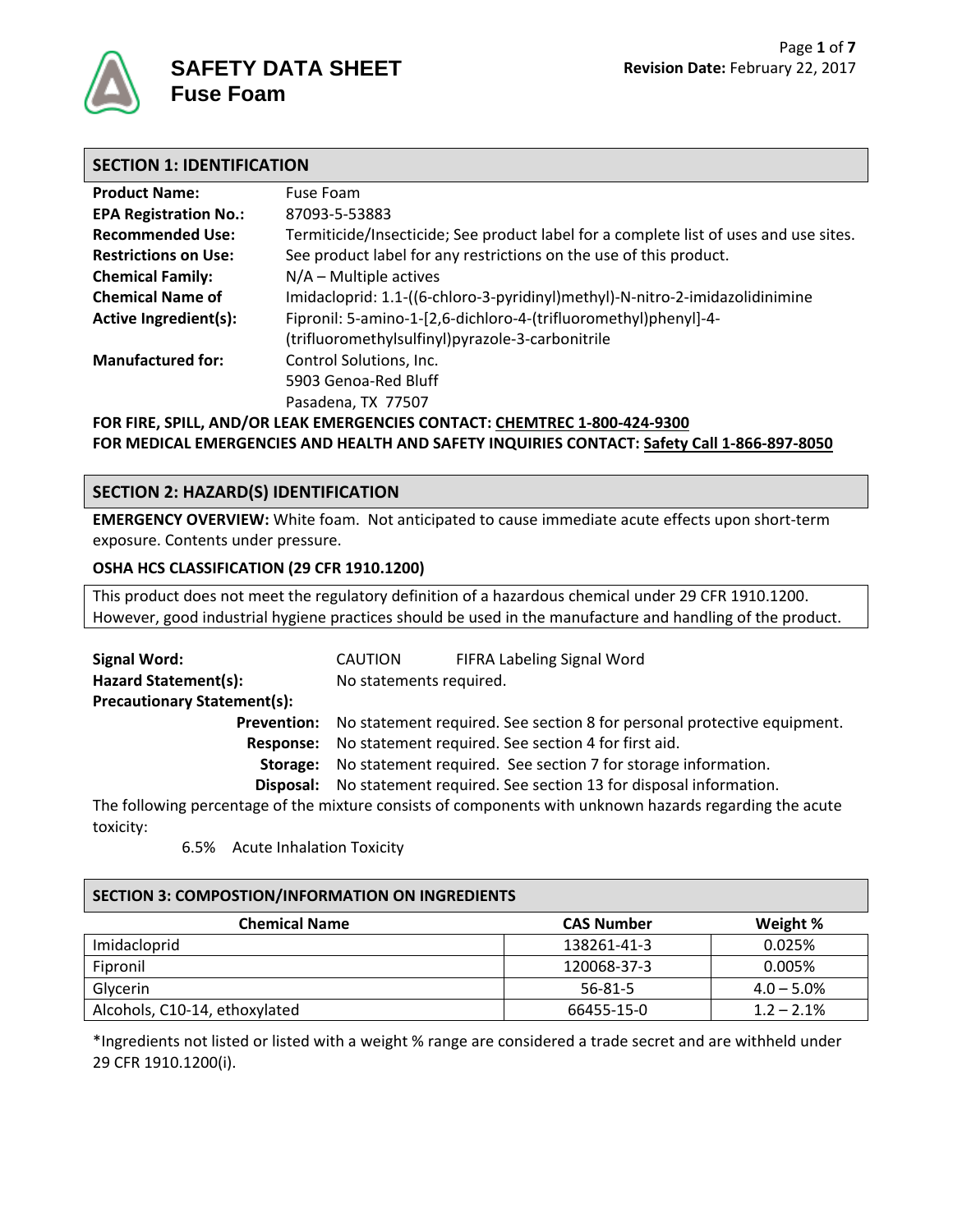|              | <b>SECTION 4: FIRST AID MEASURES</b>                                                            |
|--------------|-------------------------------------------------------------------------------------------------|
| IF IN EYES:  | Hold eye open and rinse slowly and gently with water for 15 to 20 minutes. Remove contact       |
|              | lenses, if present, after the first 5 minutes; then continue rinsing eye. Call a poison control |
|              | center or doctor for treatment advice.                                                          |
| IF ON SKIN:  | Take off contaminated clothing. Rinse skin immediately with plenty of water for 15 to 20        |
|              | minutes. Call a poison control center or doctor for treatment advice.                           |
| IF INHALED:  | Move person to fresh air. If person is not breathing, call 911 or an ambulance; then give       |
|              | artificial respiration, preferably mouth-to-mouth if possible. Call a poison control center or  |
|              | doctor for further treatment advice.                                                            |
| IF INGESTED: | Call a poison control center or doctor immediately for treatment advice. Have person sip a      |
|              | glass of water if able to swallow. Do not induce vomiting unless told to do so by a poison      |
|              | control center or doctor. Do not give anything by mouth to an unconscious person.               |
|              | Most important cumptoms/offects, squite and delayed: Nape known                                 |

**Most important symptoms/effects, acute and delayed:** None known

| <b>SECTION 5: FIRE-FIGHTING MEASURES</b>        |                                                                                                                                                                                                                                                                                                    |  |
|-------------------------------------------------|----------------------------------------------------------------------------------------------------------------------------------------------------------------------------------------------------------------------------------------------------------------------------------------------------|--|
| <b>Suitable Extinguishing Media:</b>            | Foam, dry chemical, carbon dioxide or water spray                                                                                                                                                                                                                                                  |  |
| <b>Unsuitable Extinguishing Media:</b>          | Water jet                                                                                                                                                                                                                                                                                          |  |
| <b>Hazardous Combustion Products:</b>           | Thermal decomposition may produce toxic oxides of carbon and                                                                                                                                                                                                                                       |  |
|                                                 | nitrogen. Hydrogen chloride and hydrogen cyanide may also be<br>released.                                                                                                                                                                                                                          |  |
| <b>Special Protective Equipment &amp;</b>       | Evacuate area and fight fire upwind from a safe distance to avoid                                                                                                                                                                                                                                  |  |
| <b>Precautions:</b>                             | hazardous vapors and decomposition products. Foam and/or dry<br>chemical are preferred to minimize environmental contamination. If<br>water is used, dike and collect water to prevent run-off. Wear self-<br>contained breathing apparatus and full fire-fighting turn-out gear<br>(Bunker gear). |  |
| <b>Unusual Fire &amp; Explosion</b><br>Hazards: | Contents are under pressure and may rupture under fire conditions.                                                                                                                                                                                                                                 |  |

# **SECTION 6: ACCIDENTAL RELEASE MEASURES**

| <b>Personal Precautions:</b>      | See Section 8 for personal protection equipment.                               |
|-----------------------------------|--------------------------------------------------------------------------------|
| <b>Environmental Precautions:</b> | Keep spilled material and any rinsate from contaminating soil or from entering |
|                                   | sewage and drainage systems and bodies of water.                               |
| <b>Methods for Containment:</b>   | Isolate the spill area. Keep unnecessary and unprotected personnel from        |
|                                   | entering. Absorb small spills with sand, vermiculite or other inert absorbent. |
|                                   | Dike large spills using absorbent or impervious material such as clay or sand. |
|                                   | Recover and contain as much free liquid concentrate as possible for reuse.     |
|                                   | Allow absorbed material to solidify and scrape up for disposal.                |
| <b>Methods for Clean-up:</b>      | Place contaminated material in appropriate container for disposal. After       |
|                                   | removal, flush contaminated area thoroughly with water. Pick up wash liquid    |
|                                   | with additional absorbent and place in a disposable container. Do not put      |
|                                   | spilled material back in the original container.                               |
| <b>Other Information:</b>         | None known                                                                     |
|                                   |                                                                                |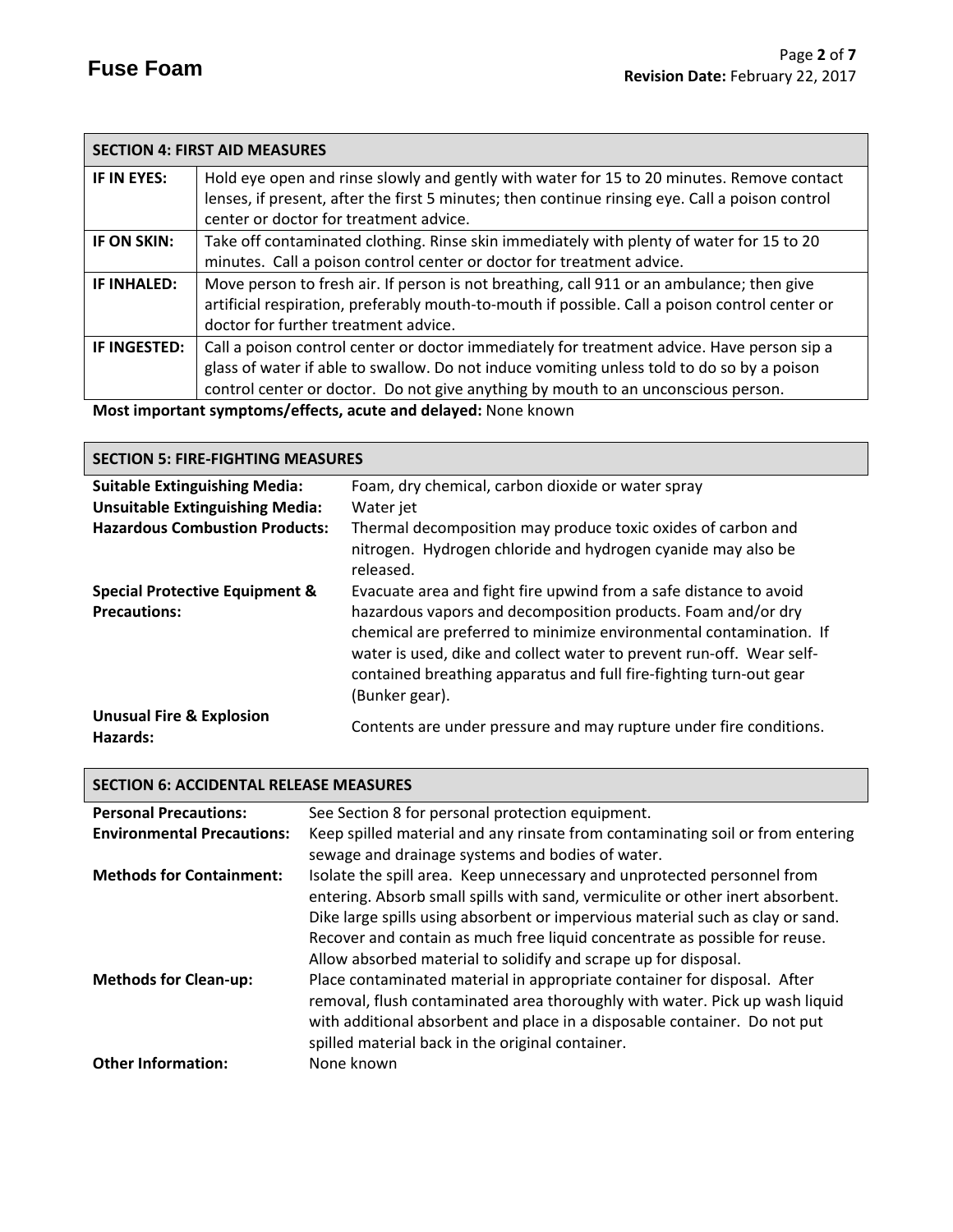### **SECTION 7: HANDLING AND STORAGE**

**Handling:** RECOMMENDATIONS ARE INTENDED FOR MANUFACTURING, PACKAGING AND COMMERCIAL BLENDING WORKERS. PESTICIDE APPLICATORS AND WORKERS must refer to the product label and Directions for Use attached to the product for Agricultural Use Requirements in accordance with the EPA Worker Protection Standard 40 CFR part 170.Handle and open container in a manner as to prevent spillage. Do not eat, drink or smoke while handling this product. Immediately wash off accidental splashes of the concentrate or spray mixture from skin, clothing and out of eyes. **Storage: See pesticide label for full information on product storage.** Do not contaminate water, food or feed by storage of this product. Store away from sources of heat, out of direct sunlight and

away from incompatible materials. Pesticides should be stored in secured areas away from children and animals.

**Product Incompatibilities:** None known

**Storage Temperature (Min/Max):** Avoid excessive heat (>130°F)

### **SECTION 8: EXPOSURE CONTROLS/PERSONAL PROTECTION**

**Users of a pesticide product must refer to the product label for personal protective equipment requirements.**

**Exposure Guidelines:**

| <b>COMPONENT</b> | <b>OSHA PEL</b>                 | <b>ACGIH TLV</b>  | <b>NIOSH REL</b>               |
|------------------|---------------------------------|-------------------|--------------------------------|
|                  | 5 mg/m <sup>3</sup>             |                   |                                |
| Glycerin         | (respirable fraction)           |                   |                                |
| Propane          | 1000 ppm/1800 mg/m <sup>3</sup> | Simple asphyxiant | $1000$ ppm                     |
| <b>Isobutane</b> |                                 | $1000$ ppm        | 800 ppm/1900 mg/m <sup>3</sup> |

**Engineering Controls:** Provide general or local exhaust ventilation systems to maintain airborne concentrations below OSHA PELs or other specified exposure limits. Local exhaust ventilation is preferred. **Respiratory Protection:** In areas of poor ventilation, use a NIOSH approved respirator with cartridges/canisters approved for pesticides. **Eye Protection:** Chemical goggles or safety glasses and full-face shield.

**Protective Gloves:** Chemical-resistant gloves such as barrier laminate, butyl rubber, nitrile,

neoprene rubber, polyvinyl chloride (PVC) or Viton. **Other Protective Clothing:** Long-sleeved shirt, long pants and chemical resistant footwear plus socks. **General Safety Measures:** Wash hands before eating, drinking, chewing gum, using tobacco, or using the toilet. Remove clothing immediately after handling this product. Wash outside of gloves before removing. Discard clothing and other absorbent materials that have been drenched or heavily contaminated with this product's concentrate. Do not reuse them. Follow manufacturer's instructions for cleaning and maintaining PPE. If no such instructions for washables, use detergent and hot water. Keep and wash PPE separately from other laundry.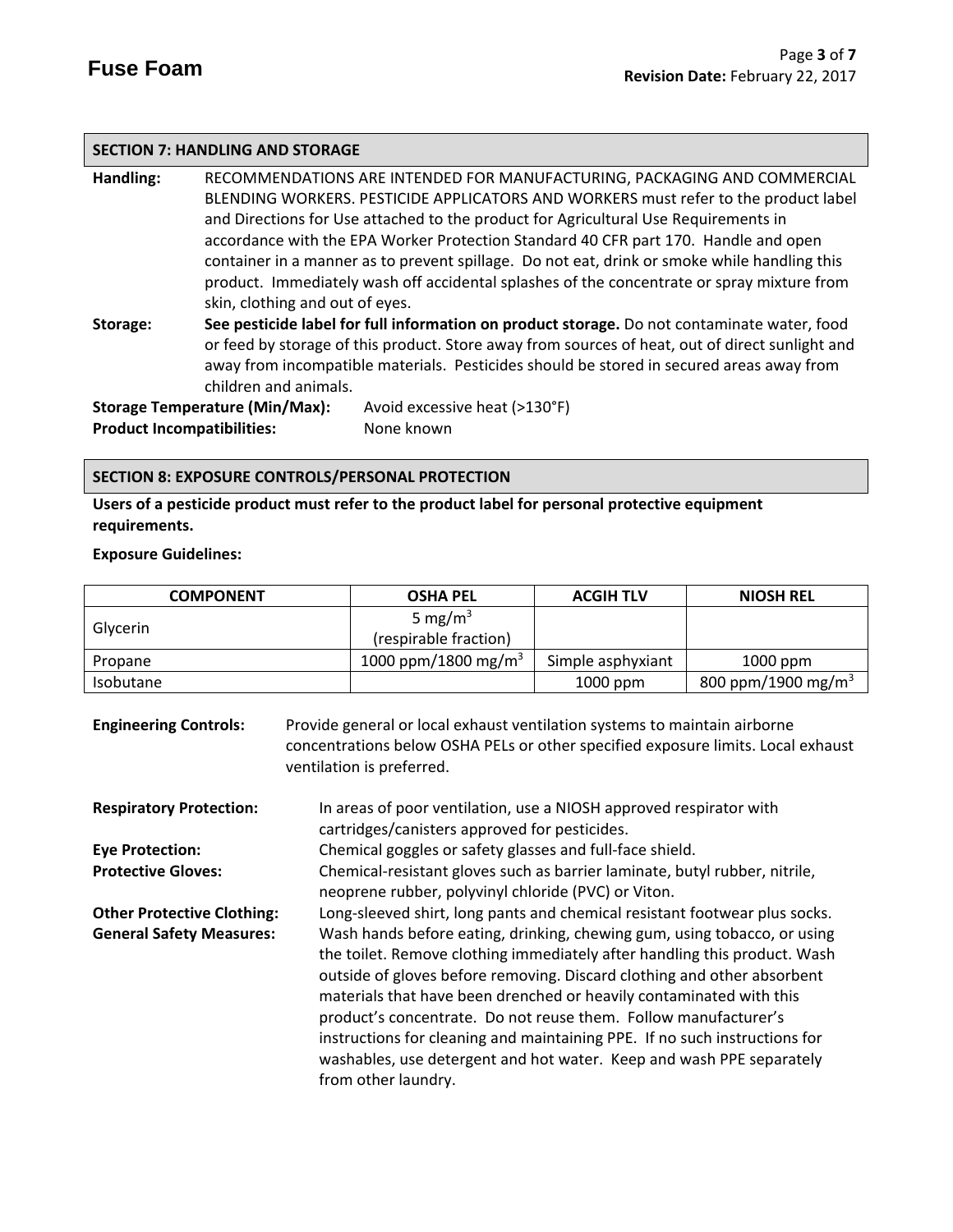# **SECTION 9: PHYSICAL AND CHEMICAL PROPERTIES**

| Appearance:                     | White foam       | <b>Upper/Lower Flammability Limits:</b> | Not determined    |
|---------------------------------|------------------|-----------------------------------------|-------------------|
| Odor:                           | Not determined   | <b>Vapor Pressure:</b>                  | Not determined    |
| <b>Odor Threshold:</b>          | Not determined   | <b>Vapor Density:</b>                   | Not determined    |
| pH (1% dispersion):             | 5.75             | Relative Density (@24°C):               | $1.008$ (typical) |
| <b>Melting /Freezing Point:</b> | Not determined   | Solubility:                             | Not determined    |
| <b>Boiling Point/Range:</b>     | Not determined   | <b>Partition Coefficient:</b>           | Not determined    |
| <b>Flash Point:</b>             | $>200^{\circ}$ F | <b>Auto-ignition Temperature:</b>       | Not determined    |
| <b>Evaporation Rate:</b>        | Not determined   | <b>Decomposition Temperature:</b>       | Not determined    |
| Flammability:                   | Not applicable   | <b>Viscosity:</b>                       | Not determined    |

# **SECTION 10: STABILITY AND REACTIVITY**

| <b>Reactivity:</b>                         | No hazardous chemical reactions known.                                                                                                    |
|--------------------------------------------|-------------------------------------------------------------------------------------------------------------------------------------------|
| <b>Chemical Stability:</b>                 | Stable under normal storage and handling conditions.                                                                                      |
| <b>Possibility of Hazardous Reactions:</b> | No potential for hazardous reactions known.                                                                                               |
| <b>Conditions to Avoid:</b>                | Excessive heat, contents are under pressure.                                                                                              |
| <b>Incompatible Materials:</b>             | None known                                                                                                                                |
| <b>Hazardous Decomposition Products:</b>   | Thermal decomposition may produce toxic oxides of carbon and<br>nitrogen. Hydrogen chloride and hydrogen cyanide may also be<br>released. |

# **SECTION 11: TOXICOLOGICAL INFORMATION**

| <b>Likely Routes of Exposure:</b>   | Eye contact, Skin contact, Inhalation, Ingestion                                                                                                                                                                                                                                                                                                                                                                   |  |  |
|-------------------------------------|--------------------------------------------------------------------------------------------------------------------------------------------------------------------------------------------------------------------------------------------------------------------------------------------------------------------------------------------------------------------------------------------------------------------|--|--|
| <b>Symptoms of Exposure:</b>        | None known                                                                                                                                                                                                                                                                                                                                                                                                         |  |  |
| Oral LD <sub>50</sub> :             | >5,000 mg/kg (Estimated based upon component information)                                                                                                                                                                                                                                                                                                                                                          |  |  |
| Dermal LD <sub>50</sub> :           | >5,000 mg/kg (Estimated based upon component information)                                                                                                                                                                                                                                                                                                                                                          |  |  |
| Inhalation LC <sub>50</sub> :       | >5.0 mg/L (4-hour)(Estimated based upon component information)                                                                                                                                                                                                                                                                                                                                                     |  |  |
| <b>Eye Irritation/Damage:</b>       | Not anticipated to cause more than mild eye irritation based upon component<br>information.                                                                                                                                                                                                                                                                                                                        |  |  |
| <b>Skin Corrosion/Irritation:</b>   | Not anticipated to cause skin irritation based upon component information.                                                                                                                                                                                                                                                                                                                                         |  |  |
| <b>Skin Sensitization:</b>          | Not anticipated to be a dermal sensitizer based upon component information.                                                                                                                                                                                                                                                                                                                                        |  |  |
| <b>Chronic/Subchronic Toxicity:</b> | Imidacloprid Technical: 2-year feeding study in rats resulted in an NOEL of<br>100 ppm; 1-year feeding study in dogs resulted in an NOEL of 1,250 ppm.                                                                                                                                                                                                                                                             |  |  |
| <b>Mutagenicity:</b>                | Imidacloprid Technical: In a battery of 23 laboratory mutagenicity assays,<br>imidacloprid tested negative for mutagenic effects in all but two of the<br>assays. It did test positive for causing changes in chromosomes in human<br>lymphocytes, as well as testing positive for genotoxicity in Chinese hamster<br>ovary cells. Taken collectively, the data demonstrate that imidacloprid is not<br>mutagenic. |  |  |
| <b>Reproductive Toxicity:</b>       | Imidacloprid Technical: NOEL 100 ppm (8 mg/kg/day)(rat)                                                                                                                                                                                                                                                                                                                                                            |  |  |
| <b>Neurotoxicity:</b>               | No data available                                                                                                                                                                                                                                                                                                                                                                                                  |  |  |
| <b>Target Organs:</b>               | Imidacloprid Technical: Thyroid lesions at very high doses in rats.                                                                                                                                                                                                                                                                                                                                                |  |  |
| <b>Aspiration Hazard:</b>           | Not anticipated to be an aspiration hazard.                                                                                                                                                                                                                                                                                                                                                                        |  |  |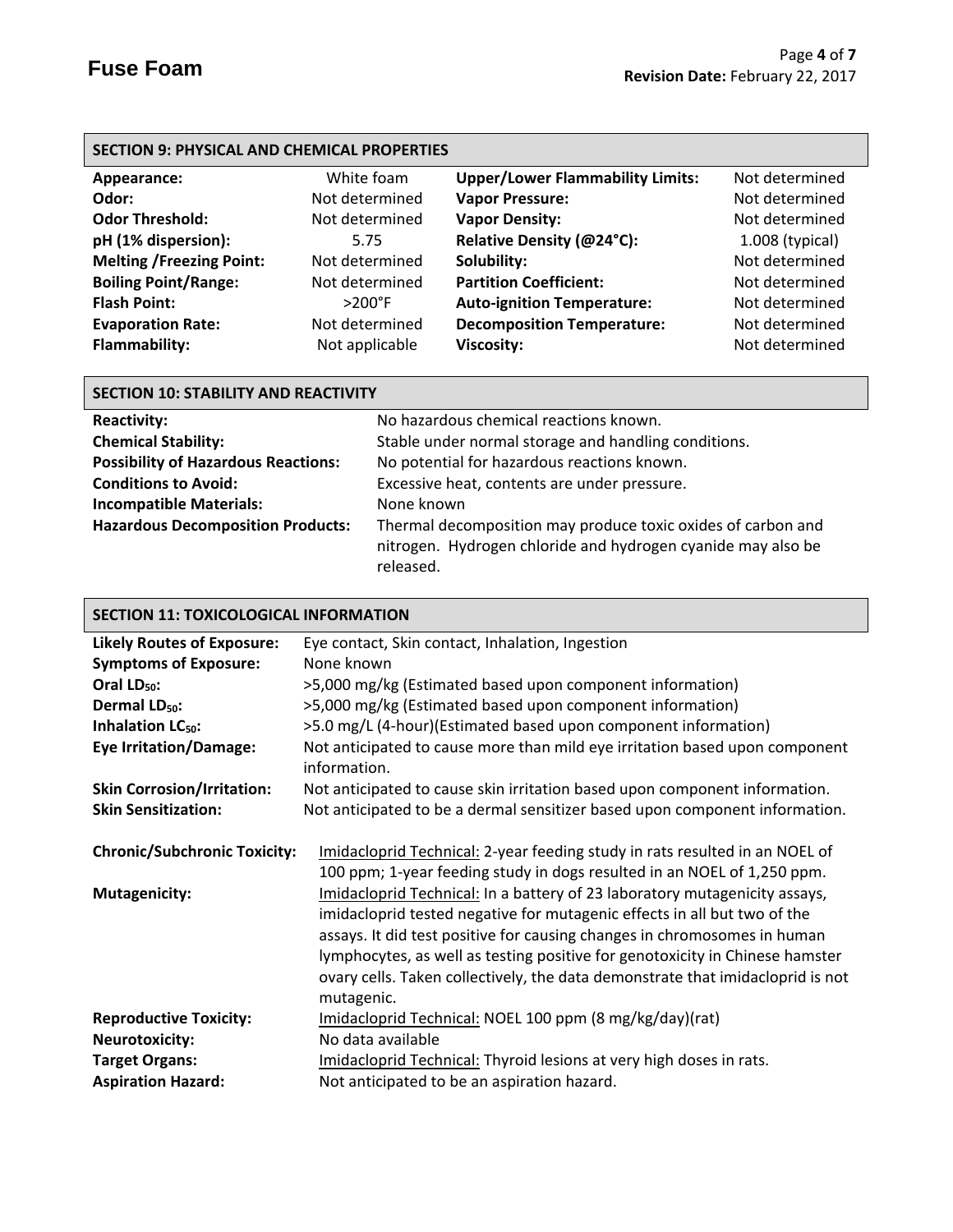| Carcinogenicity:     | suggestive of a human health risk. | Imidacloprid Technical: There were no carcinogenic effects in a 2-year<br>carcinogenicity study in rats fed up to 1,800 ppm imidacloprid.<br>Fipronil Technical: The EPA has classified fipronil as a Group C - Possible<br>Human Carcinogen based upon laboratory animal studies (increased thyroid<br>tumors in male and female rats). Humans and rats have the same mechanism<br>of action which produced fipronil-induced thyroid tumors in the rat;<br>however, the rat appears to be more highly sensitive than humans.<br>Therefore, the fipronil-induced rat thyroid tumors are not considered |            |             |
|----------------------|------------------------------------|--------------------------------------------------------------------------------------------------------------------------------------------------------------------------------------------------------------------------------------------------------------------------------------------------------------------------------------------------------------------------------------------------------------------------------------------------------------------------------------------------------------------------------------------------------------------------------------------------------|------------|-------------|
| <b>Chemical Name</b> | <b>ACGIH</b>                       | <b>IARC</b>                                                                                                                                                                                                                                                                                                                                                                                                                                                                                                                                                                                            | <b>NTP</b> | <b>OSHA</b> |

# **SECTION 12: ECOLOGICAL INFORMATION**

No components listed

# **Environmental Hazards Statement from FIFRA Regulated Pesticide Label:**

Do not apply within 15 ft. of bodies of fresh water, lakes, reservoirs, rivers, permanent streams, marshes, natural ponds and commercial fish ponds. A 15 ft. buffer of uniform groundcover must exist between the application area and bodies of fresh water (uniform ground cover is defined as land which supports vegetation of >2" throughout).

Do not apply within 60 feet of estuarine bodies of water. Estuarine water bodies are brackish, tidal water such as bays, mouths of rivers, salt marshes and lagoons.

This product is highly toxic to aquatic invertebrates and is toxic to birds and fish. Do not apply directly to water, to areas where surface water is present or to intertidal areas below the mean high water mark. Runoff from treated areas may be hazardous to aquatic organisms in neighboring areas. Care must be taken to avoid runoff. Do not contaminate water by disposal of wastes.

| <b>ECOTOXICITY DATA:</b>              | Data presented below is on the fipronil technical product. |
|---------------------------------------|------------------------------------------------------------|
| <b>Fish Toxicity:</b>                 | Zebra fish: 96-hour $LC_{50} = 0.071$ mg/L                 |
| <b>Aquatic Invertebrate Toxicity:</b> | Daphnia magna: 96-hour EC <sub>50</sub> < 0.1 mg/L         |
| <b>Aquatic Plant Toxicity:</b>        | P. subcapitata: $EC_{50} = 3.0$ mg/L                       |
| <b>Avian Toxicity:</b>                | Japanese quail: $LD_{50} = 148.5$ mg/kg                    |
| <b>Honeybee Toxicity:</b>             | Oral $LD_{50} = 0.003 \mu g / bee$                         |

#### **ENVIRONMENTAL EFFECTS:**

| <b>Persistence and Degradability:</b> | No data available |
|---------------------------------------|-------------------|
| <b>Bioaccumulation:</b>               | No data available |
| Mobility:                             | No data available |
| <b>Other Adverse Effects:</b>         | No data available |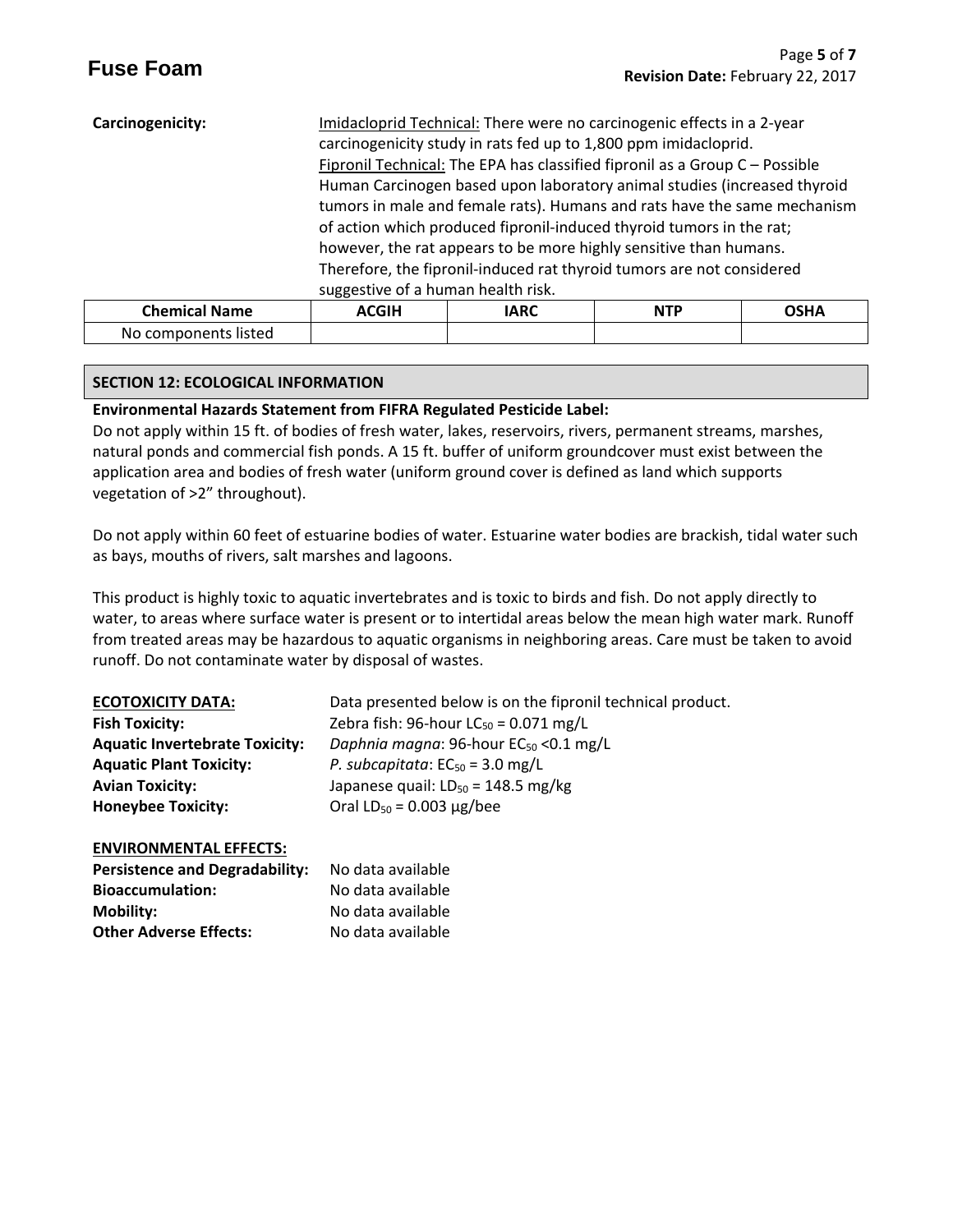# **SECTION 13: DISPOSAL CONSIDERATIONS**

| <b>Waste Disposal:</b>       | Refer to the pesticide label for full information on disposal. Pesticide wastes are              |
|------------------------------|--------------------------------------------------------------------------------------------------|
|                              | toxic. Improper disposal of unused pesticide, spray mixture, or rinse water is a                 |
|                              | violation of Federal law. If these wastes cannot be used according to label                      |
|                              | instructions, contact your State Pesticide or Environmental Control Agency or the                |
|                              | Hazardous Waste representative at the nearest EPA Regional Office for guidance in                |
|                              | proper disposal methods.                                                                         |
| <b>Container Disposal:</b>   | Refer to the pesticide label for full information on disposal. Do not puncture or<br>incinerate! |
| <b>RCRA Characteristics:</b> | It is the responsibility of the individual disposing of this product to determine the            |
|                              | RCRA classification and hazard status of the waste.                                              |

| <b>SECTION 14: TRANSPORTATION INFORMATION</b> |
|-----------------------------------------------|
|-----------------------------------------------|

| <b>DOT</b>            | UN1950, Aerosols, non-flammable (contains Fipronil), 2.2                             |
|-----------------------|--------------------------------------------------------------------------------------|
| (Ground):             | This product qualifies as a limited quantity when shipped by ground. 49 CFR §173.306 |
| <b>IMDG</b><br>(Sea): | UN1950, Aerosols, non-flammable (contains Fipronil), 2.2                             |
| <b>IATA</b><br>(Air): | UN1950, Aerosols, non-flammable (contains Fipronil), 2.2                             |

### **SECTION 15: REGULATORY INFORMATION**

**Labeling Requirements Under FIFRA:** This chemical is a pesticide product registered by the Environmental Protection Agency and is subject to certain labeling requirements under federal pesticide law. These requirements differ from the classification criteria and hazard information required for safety data sheets and for workplace labels of non-pesticide chemicals. Following is the hazard information as required on the pesticide label:

# CAUTION

Harmful if swallowed. Wash hands before eating, drinking, chewing gum, or using tobacco, or using the toilet. Wear long sleeved shirt and long pants, shoes and socks.

**TSCA Inventory:** This product is exempt from TSCA inventory listing requirements as it is solely for FIFRA regulated use.

**SARA Title III Information:**

 **Section 302 – Extremely hazardous substances:** None

**Section 311/312 - Hazard Categories:** Acute (Immediate)

 **Section 313 –** This product contains a chemical or chemicals which are subject to the reporting requirements of the Act and Title 40 of the Code of Federal Regulations, Part 372:

| <b>Chemical Name</b> | <b>CAS Number</b> | Weight % |
|----------------------|-------------------|----------|
| None listed          |                   |          |